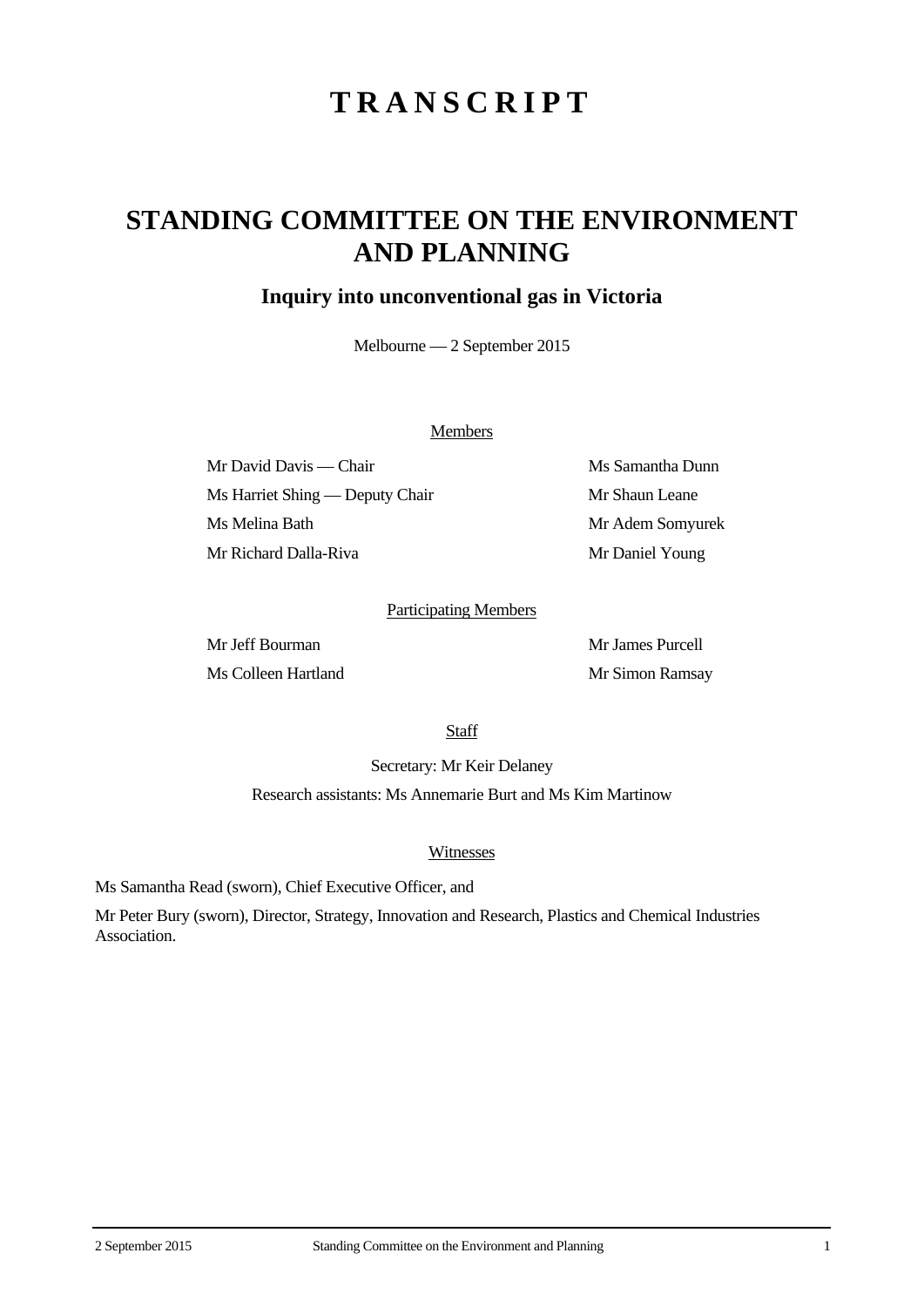**The CHAIR** — I declare open the hearing of the Standing Committee on the Environment and Planning on its inquiry into onshore unconventional gas, and welcome to the table Samantha Read, the chief executive officer of PACIA, and Peter Bury, the director, strategy, innovation and research at PACIA. Samantha, if you will lead off, we will then follow with some questions.

**Ms READ** — Thank you to all the committee members for the opportunity to present and speak to you tonight. As noted, I am the chief executive officer of PACIA. PACIA, if you are not familiar with the organisation, is the voice representing the Australian chemistry industry, which is the second largest manufacturing sector in the country, second to food and agribusiness. Nationally the industry adds more than \$11.6 billion to the nation's gross domestic product. It employs more than 60 000 people, often in highly skilled jobs, and contributes more than \$6 billion to the economy in wages and salaries. In Victoria alone, the industry directly employs more than 21 000 people.

While we are familiar with the equation gas=energy=heat and its importance as a source of energy for both residential and industrial use, importantly our industry uses gas in a unique way. It transforms gas using clever chemistry into new products used in 109 of Australia's 111 industry sectors. This means that we turn gas into jobs, which contributes to building resilience and strength in our economy. Our research indicates that approximately 10 per cent of Australia's domestic natural gas is used as a chemical feedstock, or an ingredient for manufacturing chemicals and plastic products needed throughout the economy and to maintain our quality of life.

Let me explain. The constituents of natural gas include two important molecules, methane and ethane. The methane and ethane chains are the starting points for the advanced chemistry that produces fertilisers to increase our agricultural yields; treatments to make our water safe to drink; pipes to transport water and gas and for other reticulation purposes used in agriculture and mining and for residential use; and makes advanced packaging products that protect and preserve our food. Ethane and methane, the components of natural gas, are essential ingredients in these processes. In Victoria, we use gas as a feedstock to make products such as methanol from the methane, and from the ethane we make polyethylene, both of which have a myriad of uses. These feedstock molecules cannot be substituted in the manufacturing process that supports so many Victorian businesses.

We are particularly conscious that the inquiry in Victoria is dealing with a large volume of information from a broad cross-section of stakeholders. Our observation is that all parties need more information than in the past. We are pleased to be here tonight and to support the process of the committee in working through what may be required. I will now pass over to Peter to make some further comments.

**Mr BURY** — We certainly appreciate the committee's invitation to attend this round of hearings. As a major consumer of gas, the area, in terms of the terms of reference, where we feel we can provide most insights and assistance to the committee's work is around item (4), which is:

the ability of potential onshore unconventional gas resources … to provide a competitive source of energy and non-energy inputs [in particular] for Victorian industries.

We thought that it would be helpful to your inquiry to spend just a couple of minutes setting out how much gas is used, where it is used, some of the challenges that we recognise are being faced and what we think might be a helpful path through what is clearly a complex area that you need to consider.

In terms of the east coast gas to which Victoria is connected, Victoria is the largest consumer in the east coast gas market. It is a 700-petajoule market down the east coast. Victoria is the largest consumer at around 32 per cent of that, and within that Victorian proportion, large industrial consumers consume the largest proportion of that amount at around 40 per cent, or about 87–88 petajoules.

The work we have done has identified that within that subsector about 37 per cent of the industrial gas is used just for chemical feedstock demand. So in essence, approximately 15 per cent of all the gas that is used in Victoria is used for the types of chemistry that Samantha has set out. As mentioned, that raw gas is used as a chemical feedstock in the same way that grass is used to make milk or iron ore is used to make steel. It is the chemical processes that make products and Samantha has stepped us through how that works out.

The other critical thing in terms of the Victorian economy and the Victorian gas market is that there are two considerable changes that are happening that are of importance to the industry and are important factors for the work of the committee. First of all, there is significant growth in domestic, regional and global populations,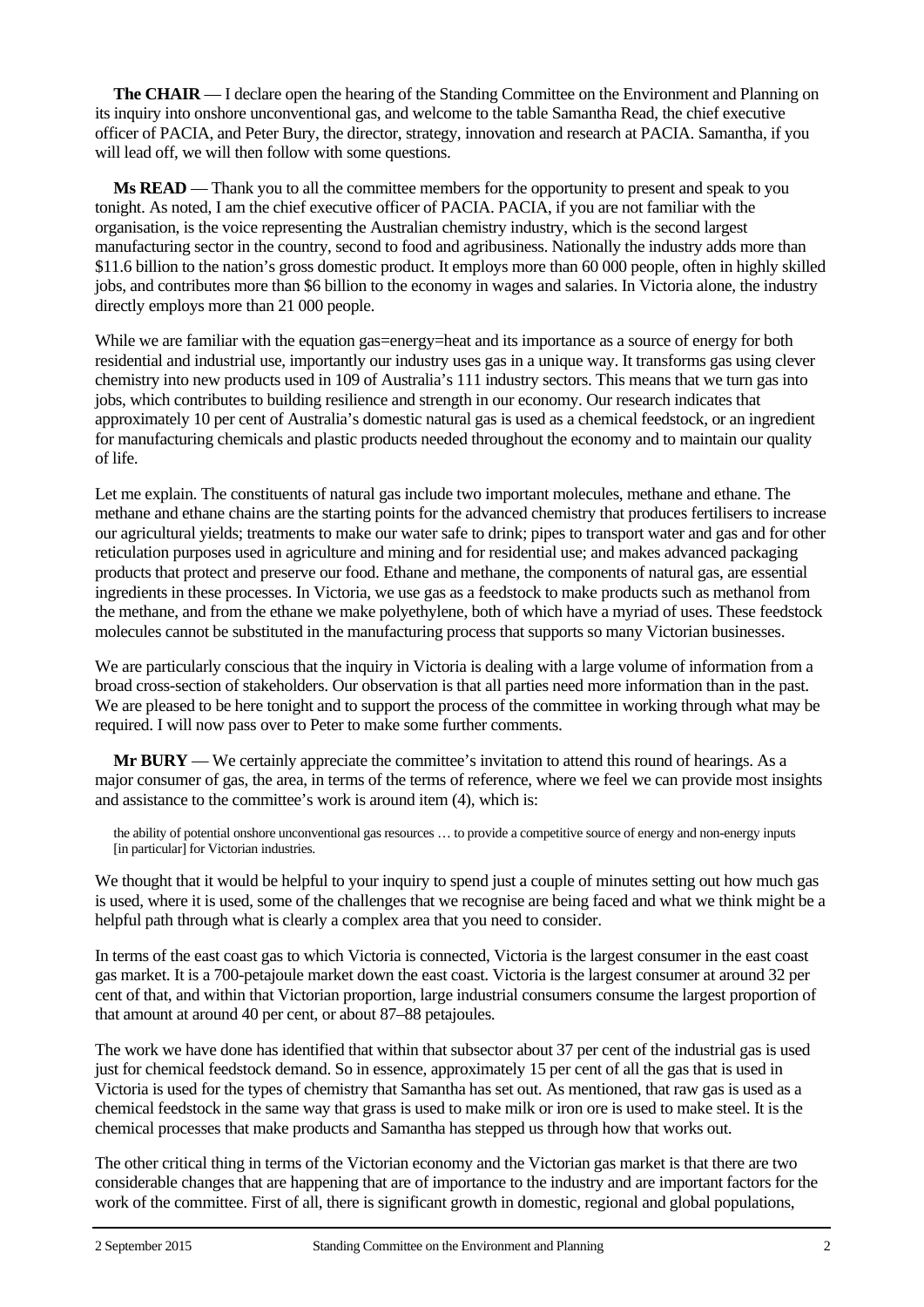wealth and education that is driving an unprecedented demand for a broad range of manufactured products and services. So we have a growing world that needs to be supplied with a whole range of inputs. These have been clearly identified in, for example, the Victorian government's Future Industries Fund initiative and the areas it has set out. Particularly with the Victorian economy needing to transition from the automotive sector, we think that is important.

The second important driver is that that same growth increases the demand for energy globally and that demand for energy globally is being met by the exporting of LNG, primarily out of Queensland, to which the Victorian gas market is connected. It is really important to understand the size of that chain. That 700-petajoule east coast gas market is transitioning to a 2300-petajoule market next year, so that is quite a significant change.

The degree of that change in the manufacturing industry nationally and in Victoria we felt was not particularly well understood. So a group of large industry associations commissioned Deloitte Access Economics to do a piece of independent work about what the impact on the manufacturing sector was. Their conclusion in Victoria was that between 2014 and 2021 the impact on the manufacturing sector alone would be \$23 billion worth of lost economic output and 1500 jobs over the same period. For our sector, the chemicals and plastics industry, the projected losses were \$847 million and 850 jobs. We can provide copies and links to that report for the committee's deliberation.

However, there is also an opportunity. With the growth that is happening in the marketplace, the opportunity that Victoria has is around some of those Future Industries Fund strategies in areas like medical technology and pharmaceuticals; new energy technology; food and fibre; and transport, defence and construction technologies. All of those are opportunities for the Victorian economy to take into consideration about where it transitions the economy to.

As Samantha mentioned, we are also very much aware that a lot of uncertainty exists. It was very helpful to review the report on community and stakeholder attitudes — I think it set them out really well, and that was quite helpful from our perspective — and also the interim report that was sent out yesterday.

With the market in such a seismic shift, I guess our observation is that all stakeholders who are in any way involved with gas need to make more decisions and more informed decisions than they have at any other time. Whether they are explorers, industrial or commercial or residential users, governments or communities, it seems that everybody needs better quality information and more of it to make different types of decisions. We recognise that is the complex work of the committee.

If we look in particular at the community and stakeholder attitude report, 29 per cent indicated overall support and 27 per cent indicated overall opposition. I think there was a good note there that they also noted that there was a lack of adequate cost-benefit analysis. The report also indicated that a large percentage, or 44 per cent, indicated overall undecided/don't quite know and that that also indicated a need for more knowledge in terms of the way forward.

We have been thinking about how we can assist the committee's work. It is an important piece of work. In the submission that we provided, we looked at a potential solution. One way forward to us seems to be that if we had a better understanding about what the gas reserves were, including onshore gas, the location, type and amount available — and that may include drilling a number of conventional wells only to test and prove up the reserves simply to understand what the gas is and where it is — then that would seem to make sense. But importantly, being able to assess the economic, social and environmental factors, including a cost-benefit study and analysis, would also be useful because by reading the types of submissions that have come through there seems to be uncertainty about where those opportunities are.

That could include the important role and contribution of gas as an energy source but also as a feedstock source in the way that we have set out, the types of businesses and employment opportunities that can add value to the development of the gas and aligned with the types of strategies that the Victorian government has already set out and, importantly, to make use of the considerable resources that are available through endeavours such as the federal government's Domestic Gas Strategy and also the work of GISERA, the coalition between the industry and the CSIRO, to engage deeply with concerned stakeholders and understand the science that is needed to try to fill some of those information gaps.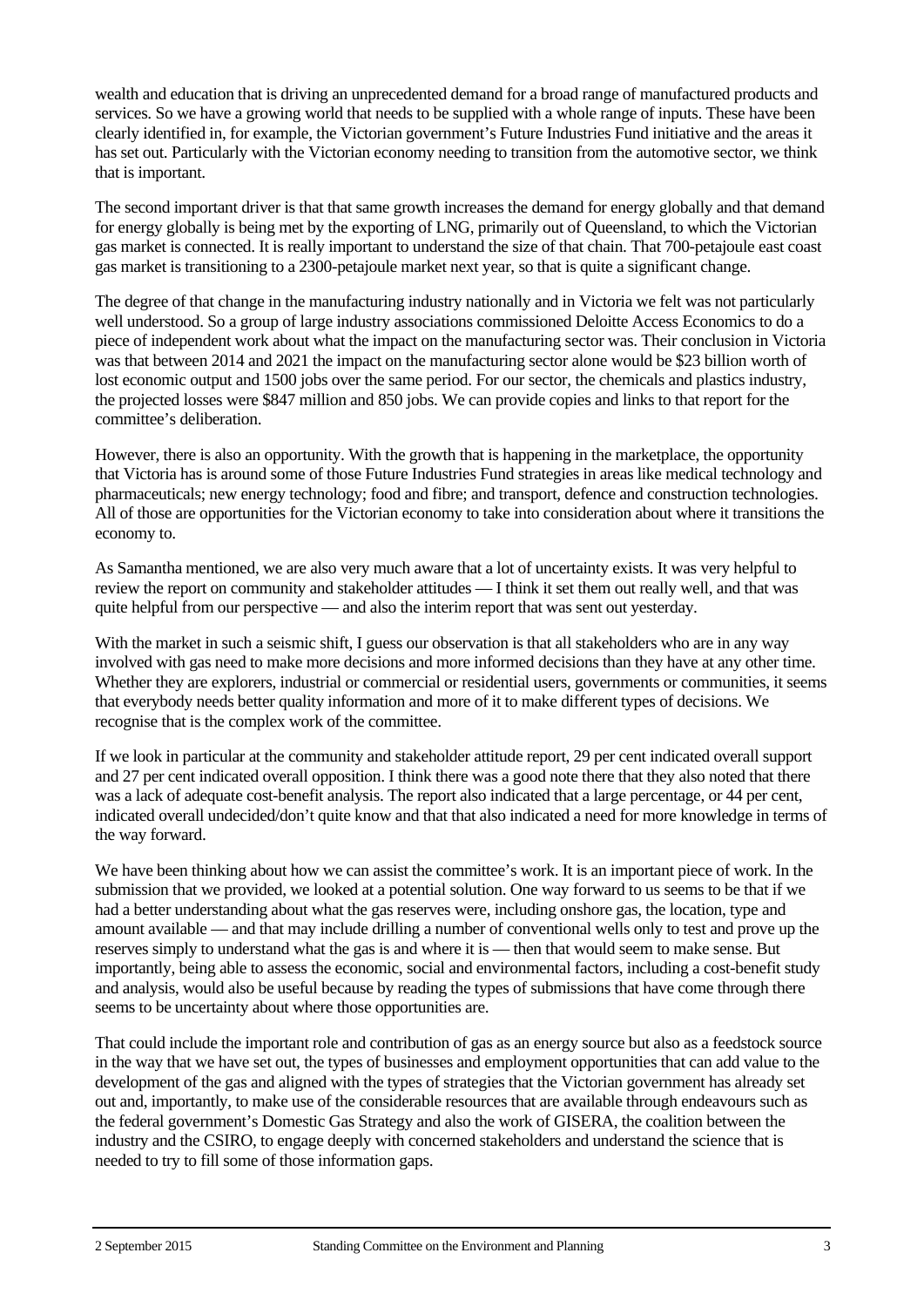We certainly commend the committee for seeking out the experiences of other states as part of the next stage of the work, and in Queensland, for example, the role of the gasfields commissioner looks like a valuable contribution to a complex area.

Finally, to finish up, PACIA is also pleased to reiterate the invitation that we made in our submission to you for you to come out and tour some of the state's chemical and polymer facilities and to see firsthand where gas is transformed and value-added into products that are able to equip the Victorian economy for future sustainable growth.

**The CHAIR** — I begin by thanking you for your submission, both the written one and the one today. If I can summarise: gas is important to your sector for two reasons. It is important in terms of a feedstock but also an energy source.

**Ms READ** — That is correct.

**The CHAIR** — And it is important, it seems to me, both in terms of certainty of supply but also price. Is that a reasonable summary?

**Mr BURY** — Correct.

**The CHAIR** — I am going to ask a question that sounds a little bit left field, but I asked it of one other participant in this inquiry, and that is: if a sort of quid pro quo was struck where you had — let me explain what I am suggesting here — the east coast market now linked to the export market and thereby export prices, but if we were to, as a state, say we will reserve some of the onshore reserves to provide a secure price and a secure source of supply for key industries, would that be a sensible quid pro quo? It might be at a different price than the international price.

**Mr BURY** — Yes, sure. I think it is an excellent question, and I think there are two components to the answer. The first is, in general terms our industry does not see that reservations per se solve the long-term problem. The long-term problem is a structural problem where we still need to bring in significant investment if we are going to do something with the reasonable reserves of gas. However, the experience of companies to date is that they are currently in that transition period. The transition period is that the supply of gas up and down the east coast is in short supply and the prices are going up as a consequence.

We were with the ACCC on Monday, and the question they posed was: 'So is that a market failure or is it a market in transition?'.

**The CHAIR** — Or is that market information in part?

**Mr BURY** — Indeed. Where we arrived was that our members understand that markets go through cycles, but the information needed within those marketplaces should also inform the market how long those cycles are going to be, when they are likely to settle and at what point they are going to settle. The reason I mention that is that if the market is in transition, then it is a matter of businesses who use gas for feedstock and for energy to be able to wait out the duration and to be able to put strategies in place so that they are still in business once that transition cycle has gone through. The reason that is relevant is because if there was a strategy in Victoria to look at some way of supporting industries through that transitionary process, that could well be a valuable mechanism for many companies.

**Mr LEANE** — Thank you very much for your submission. There has been a lot of discussion around feedstock in our inquiry, so it has been very good to get someone to come in and explain fully what that actually means. Can I ask, going to your table 5, which is very helpful: is there an alternative feedstock to gas chemical feedstock? Is there an alternate chemical feedstock?

**Ms READ** — Not at this point in time.

**Mr LEANE** — Okay.

**Mr BURY** — That is a really important question.

**Ms READ** — It is.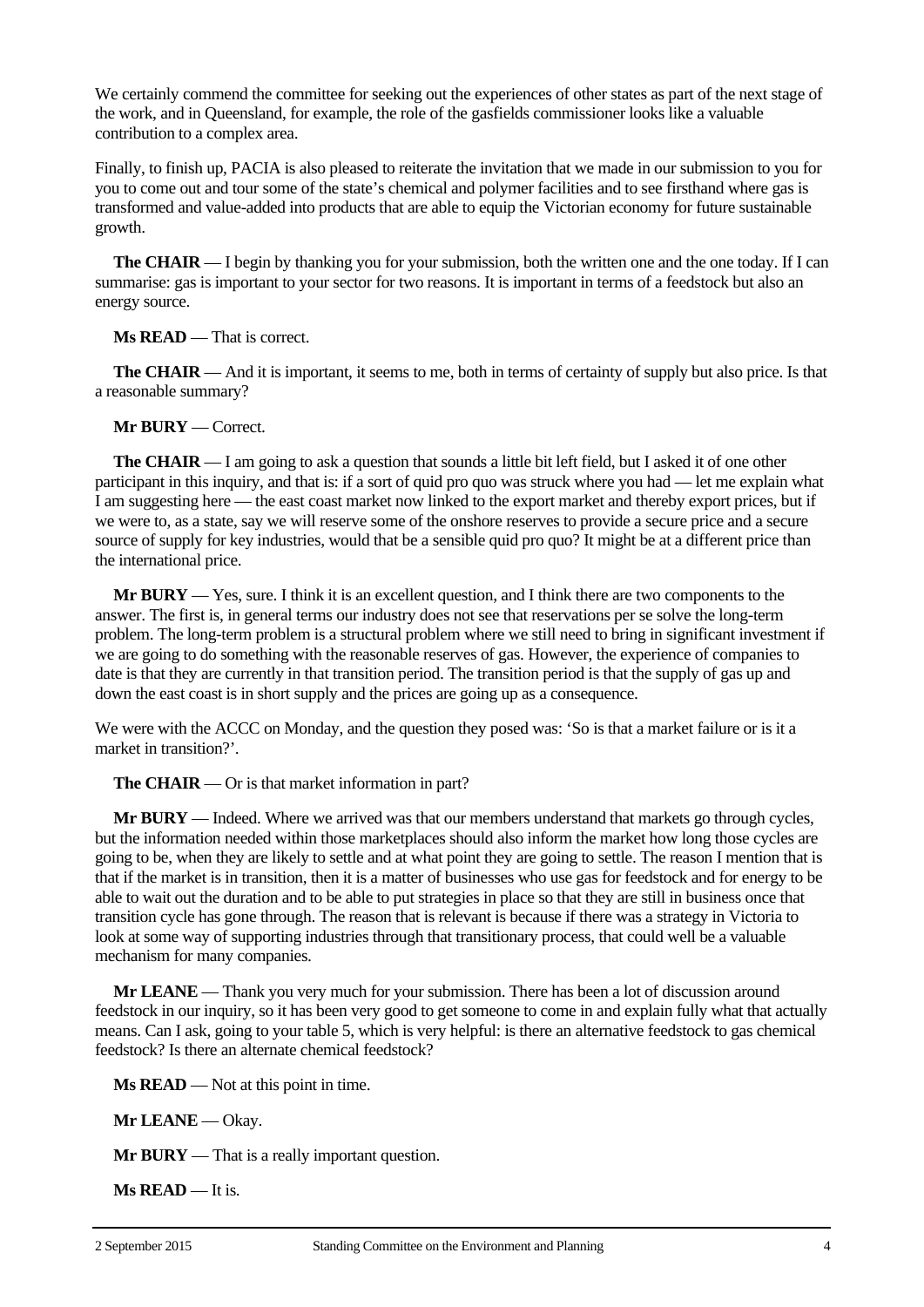**Mr BURY** — Thank you for raising it, because if you are, for example, in the electricity generation sector, and we have seen examples of where gas has become either too expensive or supply has been constrained and they were able to switch as a fuel source, but if you have got an ethane cracker or a methane cracker, it is dedicated technology. So because you are not using it as a fuel source, you are chemically cracking the ethane to become ethylene and so you really cannot put anything else in. The system is calibrated to the chemistry that is dedicated to that type of feedstock.

**Mr LEANE** — I think that is pretty much what I wanted to outline. I appreciate that you invited the committee to witness some of these operations. Whether members of the committee come or not, I would like to have a look at one of these operations myself.

**The CHAIR** — We might ask if there is a location that they recommend.

**Mr BURY** — Yes, close by.

**Ms READ** — I think we would probably recommend a visit to Qenos in Altona, but also if you had time you could visit one of the companies that then transforms the product that Qenos makes into other materials.

**Mr LEANE** — I would like to ask just one more question. What does the product actually look like after it has been through the cracker?

**Ms READ** — I should have brought some in a packet. When you transform ethane and crack it into ethylene and then make polyethylene, the actual raw material is pellets or a powder. Yes, so it is basically pellets, which are then taken and put into another process in downstream businesses.

**Mr LEANE** — At another factory.

**Ms READ** — Yes.

**Mr LEANE** — Thank you.

**Ms READ** — To make packaging products or pipes or — —

**Mr <b>BURY** — The scale at the Qenos facility is quite impressive. It is a 50-year-old facility that employs a large number of people in highly skilled jobs. Their output is somewhere around over 200 000 tonnes per annum. It is quite an impressive facility.

**Ms READ** — It is the only manufacturer of polyethylene in the country.

**Mr LEANE** — That is interesting.

**The CHAIR** — Is it at risk with the rise in gas prices that is predicted?

**Mr BURY** — I think all companies that are using gas require long-term certainty so that they can supply into the markets they need to supply into. The experience of our members is that being able to secure the supply at the right price is critical. They have worked very hard to try and do that, but they certainly have concerns, which is part of the reason why we are here today. It is a matter of two things. No. 1 is being able to meet current demand with current supplies, but also where there might be investment opportunities to do further work and expansion. Then you can imagine that if you were looking at that you would need to know what your long-term prospects were.

**The CHAIR** — I will let Mr Dalla-Riva, a former minister for manufacturing, make some commentary.

**Mr DALLA-RIVA** — I have been to Qenos a few times so I know what it is like. One of the things we have looked at in the inquiry is gas being used as an energy source for heating or for industry in terms of a fuel source. But you are obviously telling me that there is a substantial amount of additional gas supply that is necessary for manufacture of materials downstream. You provided that in the list on page 5 and it is quite extensive. I missed the early start. As a percentage of the amount of gas that is consumed, how much is consumed by industry? I may have missed it, but  $-\frac{1}{x}$ 

**The CHAIR** — As a feedstock.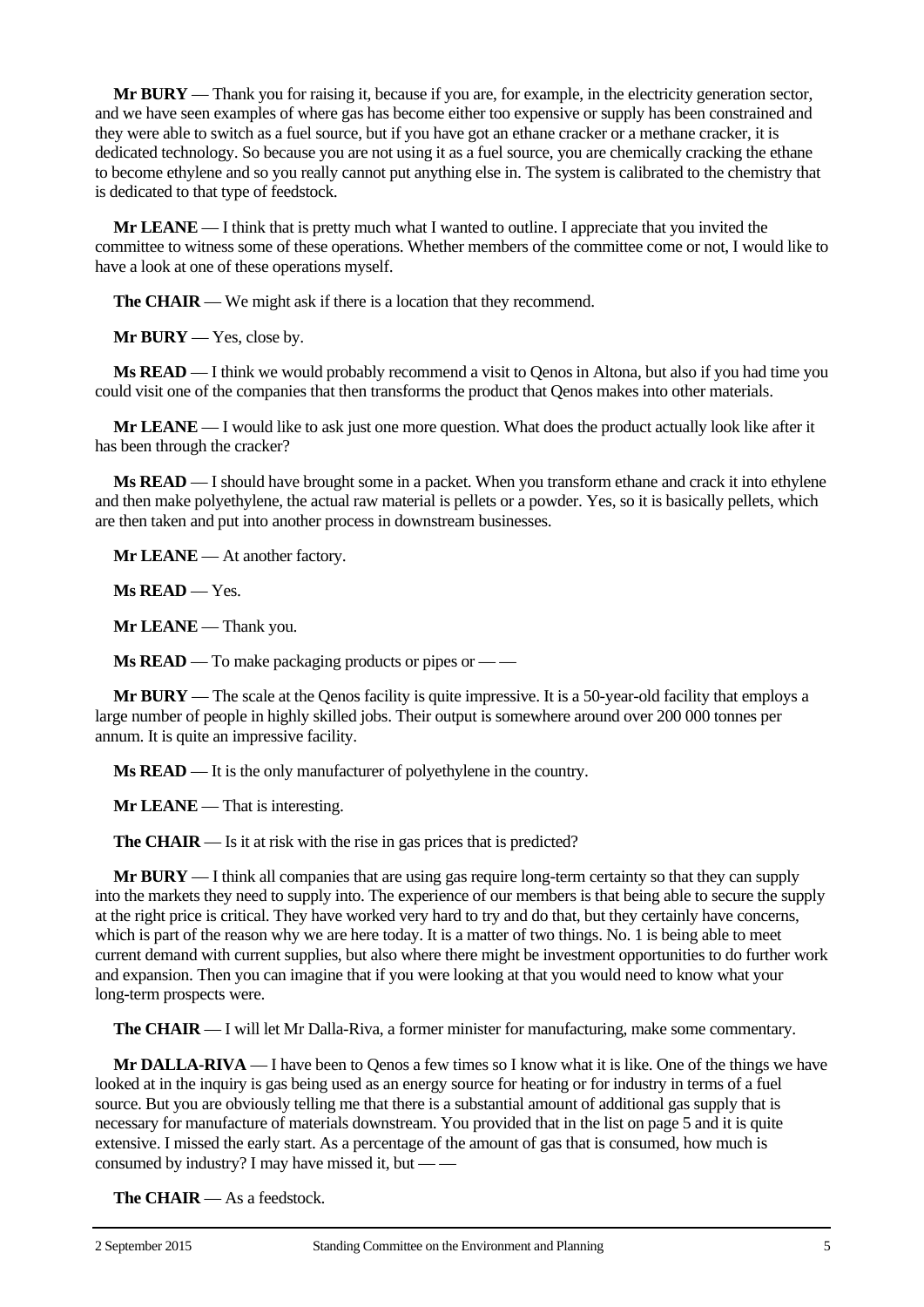**Mr DALLA-RIVA** — As a feedstock.

**Ms READ** — It is approximately 15 per cent as a chemical feedstock in Victoria.

**Mr DALLA-RIVA** — Having been to Qenos in my other role, I know that the feed supply was from Bass **Strait** 

**Ms READ** — Correct.

**Mr DALLA-RIVA** — I think there was a supply that came across under Bass Strait and from, I gather, offshore — —

**Mr BURY** — Correct. That comes from an offshore field.

**Mr DALLA-RIVA** — Yes, and the pipeline goes direct into Qenos.

**Mr BURY** — Correct.

**Mr DALLA-RIVA** — So the other thing is that if there is already a supply offshore — part of 15 per cent into Qenos as an example — why is it necessary for us to then look at onshore gas if there is an adequate supply that could be sourced offshore?

**Mr BURY** — A logical question. There are two answers to the question. The first is that in general if you look at the dynamic right down the east coast market where that east coast market is now LNG linked — the first ship sailed in late December last year — the forward projections for the industry become an issue because those types of facilities require long-term planning and long-term certainty so that they can get their feedstock and they can do their long-term planning and their long-term projections.

One of the areas we spoke about earlier was is it a market failure or an information failure? Indeed part of the work we have done this week, for example, was to speak with the ACCC in terms of whether there is sufficient information in the market to make those types of long-term decisions. There is a view that more information in a marketplace could improve a competitive position, generally speaking. The reason I mention that is there is not as much certainty as would be preferred in terms of how much Bass Strait gas is there at the moment. It would be also valuable to know what other options were available in terms of alternative supplies. I guess the remit that the committee was looking at was a competitive source of energy, so at the moment the ability to improve that competitive position is part of the answer.

In addition of course to Qenos using ethane, Coogee use the methane to produce methanol as well, and that is Australia's only methanol producing capability as well. So there is some solid capability and the experience of both of those organisations is large-scale plants require large-scale supplies and being able to understand their place in the market is important to have that certainty. I hope that answered your question.

**Mr DALLA-RIVA** — Yes, it does. Thank you

**Ms BATH** — In your submission and with respect to the recommendations, on page 2 you talk about the products and services in the emerging sectors — food fibre, new energy technologies, medical technologies et cetera. What sort of state are these in? Are they in an infantile sort of state? Are they emerging markets? Could you discuss those more with respect to your raw product?

**Mr BURY** — Certainly. To go back one step, our organisation wanted to do some strategic industry road mapping and I think we mentioned that in the report as well. We asked the CSIRO to tell us about the industry independently. We think we are good but we wanted the CSIRO to form an opinion. The view they had was that there are significant opportunities for growth in our industry based on global megatrends around being able to provide more food. As an example, by 2050 we need to produce 70 per cent more food than the world has currently got and we are losing 12 million hectares of arable land a year due to civilisation and desertification.

There is a huge need to drive better food production and more efficient food production. Therefore the ability to produce fertilisers for better quality cropping, to get more efficient cropping out of the same amount of land and to package that food so that it lasts longer and travels greater distances and has less spoilage become an important part of how the Victorian economy adapts to those opportunities. An example of that is that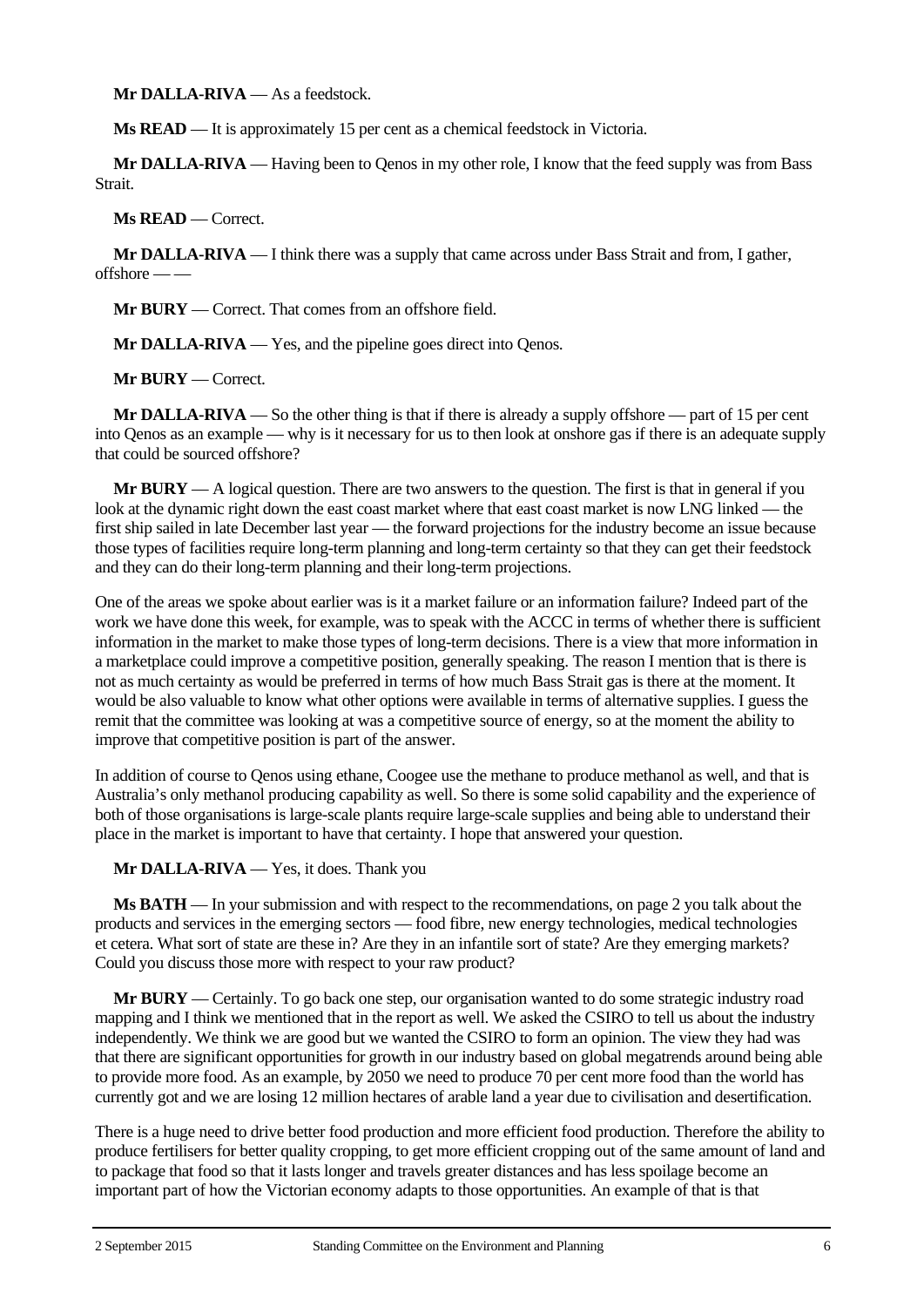Australian milk is sold fresh daily in China for \$9 or \$10 a litre. That milk is packaged in polyethylene that started off in Bass Strait, was cracked at Qenos and turned into a milk bottle. That is one opportunity of the sorts of megatrends the economy has the opportunity to adapt to, and I guess that is why those other areas were picked. Chemistry is inherent in each of those. The role of plastics and chemicals in particular plays a part.

The other answer to your question is the ability of the research and development sector in Victoria to help the industry adapt. PACIA is involved with a consortium comprising Monash University, CSIRO, EPA Victoria and us, with kind funding from the Victorian government and also the federal government. Out at Monash University there is about \$110 million worth of investment in the future of chemistry — bright young scientists — that can enable Victorian businesses to access the brightest minds in CSIRO and the brightest minds at Monash University and look at areas where we can value-add to our base commodities and at how we can adapt them to future opportunities.

An example of that is the Victorian Centre for Sustainable Chemicals Manufacturing. The remit of that was 30 projects in three years. In two and a half years it was 62 projects, and many of those were around how to produce new packaging types, how to find new industries and how to debottleneck processing. I think it is the companion piece of not only having the resource but also having the R and D wealth and having much better connection between industry, academia and research to help facilitate that.

**Ms BATH** — That is music to my ears; in my past life I was a chemistry teacher. The other question in relation to that is: how realistic would bio feedstock be? Is that just a nice idea, or is there any sort of reality there?

**Mr BURY** — CSIRO and others have some profound capability in bio feedstock. Is bio feedstock feasible? I think you could say the same of any type of feedstock at one point in time: it was something that had to be explored and well looked at. The opportunities around bio-based feedstocks are that you need to have reliable supply and the industry needs to be able to convert them at a reliable pace in commodity products that suit the long-term markets. We are certainly aware of that research that CSIRO and others do. It is something we are interested to watch, and where it makes a difference for the market then we are happy to help facilitate those conversations as well.

**Ms BATH** — We may need gas to convert the bio feedstock.

**Mr BURY** — I guess that is the issue. All of those opportunities are there, and other economies do not have all of those ducks partly lined up. Victoria really does have quite a remarkable opportunity because we have the resource base, we have the R and D intelligentsia, we have 50-plus years of having strong manufacturing capability and we collaborate really well. A lot of those elements are there that other economies simply do not have.

**Ms DUNN** — Thank you both for your presentation tonight. We have heard as a committee that demand for gas has in fact peaked and that demand is dropping. We have heard an enormous range of evidence before the committee around the potential risks in relation to unconventional gas, and they go to health, social and environmental risks as well as risks to agricultural land and water, including groundwater aquifers. We have also heard that there may not even be commercial supplies of unconventional gas in Victoria. In terms of something that has an enormous number of risks attached to it, I am grappling with why you might think unconventional gas is a way to secure your future gas supplies.

**Mr BURY** — I think that is an excellent question and really gets to the nub of some of what the various concerns are, so thank you. The chemistry industry is inherently a science-based industry, and we cannot really be anything but a science-based industry, so from our perspective there needs to be a complete understanding of what the opportunity is and how that opportunity is revealed in economic, social and environmental terms. The chemistry industry is particularly cognisant of social license to operate. That is something very important to us, and I guess that is why the strategy we have proposed is: let us have a look and see what the opportunity is.

I think you are right that there is a lot of speculation about how much is there, what type of gas it is and whether we need it. We have seen some of those reports over recent weeks about what the demand may or may not be. It seems that everybody who is looking at the gas picture going forward needs more information. From a science perspective we think that shoring up some of those knowledge gaps — and I think confidence gaps — for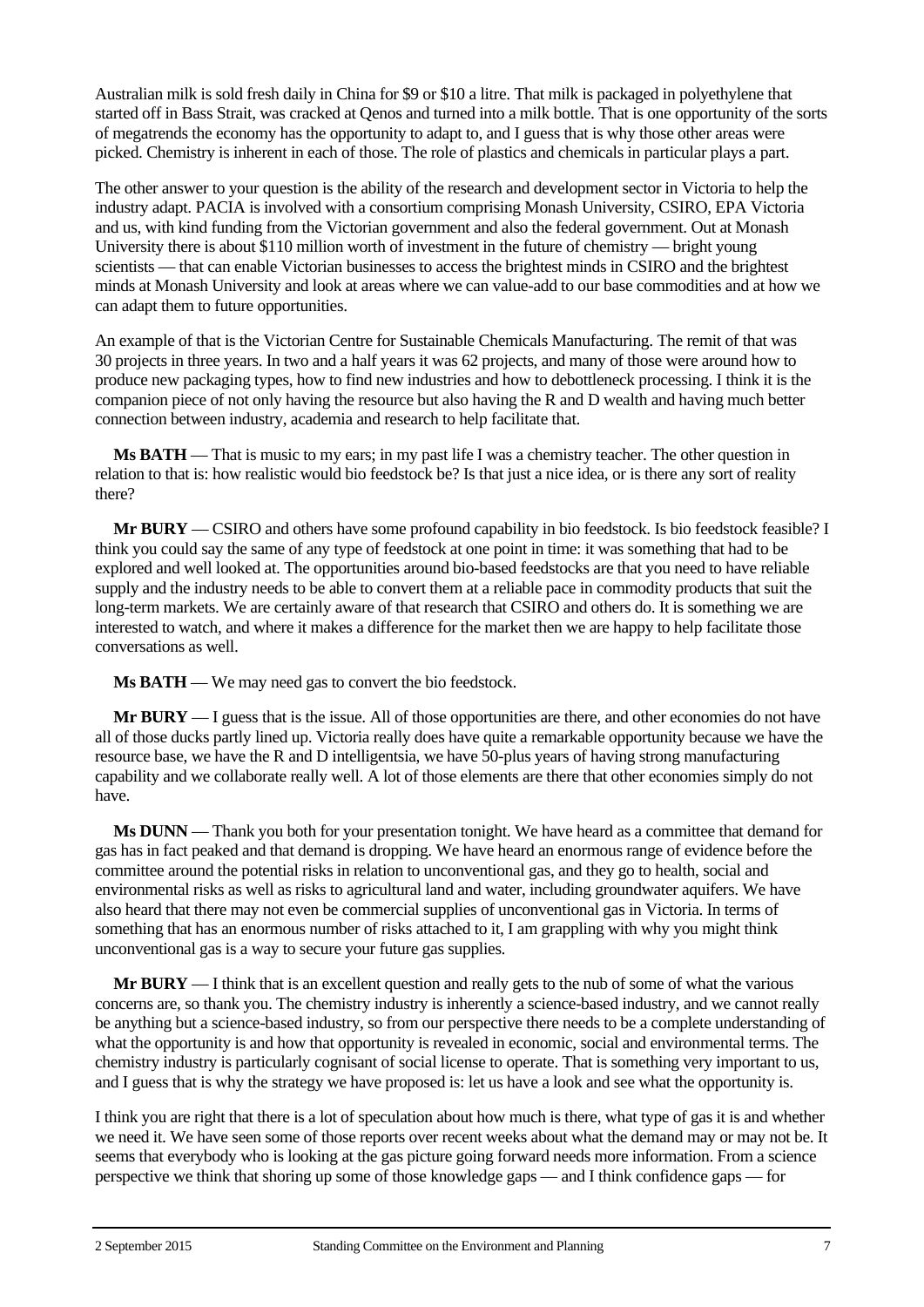people in communities but also people at industry, local government and state government level, and getting that information to support those types of decisions, becomes really important in the construct going forward.

**Ms DUNN** — I am glad you mentioned communities as a part of that, because I noticed that in your submission on page 8 there is a paragraph around certainty. It refers to stakeholder attitudes to onshore natural gas in Victoria. I am wondering in terms of that report, was that framed as 'onshore natural gas' or 'onshore unconventional gas'?

**Mr BURY** — I think the opportunity there is to understand what gas reserves we have. They could be conventional reserves; they could be unconventional reserves. In terms of what is onshore, they are likely to be both. It may well be that the picture of conventional gas is different to the picture of unconventional gas. I do not know the answer, but we think that would be a useful thing to better understand.

**Ms DUNN** — So this may well combine the views on conventional and unconventional.

**Mr BURY** — I think that is a really important distinction to look at, because they are different types of resources. Whilst they are certainly combined in this, and we understand the drivers behind that and are conscious of that, given that they are two different types — and I think the interim report does a good job of setting out the differences in terms of depths and characteristics — I think there is probably some good science that could be provided for both.

**Mr RAMSAY** — I want clarification, if I may, because some submissions to the inquiry and some of the witnesses have indicated that in fact there is ample supply of gas, certainly in the short term, and that it is not directly related to the price — that is, the price is determined by the fact that we are now into an eastern seaboard and global market. In your projections you have indicated significant economic loss, loss of jobs and a lot of other things in relation to supply of gas. I will stand corrected, but I think the evidence I have heard so far does not indicate with either offshore gas or conventional gas that there is limited supply at this stage that would impact the price. It is the fact we are now in a global market that is creating a problem for us.

**Mr BURY** — You are quite right to identify that as an issue, and you are absolutely right that trying to get solid information around that is tricky, and that is one of the reasons we said that rather than doing the work ourselves we would get Deloitte Access Economics to put their minds to it. They looked at the input and output tables right through the economy. They looked at where gas flowed through so there was no duplication. They looked at the price projections that were provided by the federal government; they did not go out and iterate a new set of projections. We used the projections that were provided in the eastern Australian domestic gas market study of 2014, and they used those as the basis. The information that they reported on and the forecasts were as a result of that.

How does that refer in practical terms? Part of the evidence that we gave to the ACCC on Monday was that there are indeed some Victorian companies, and not only in our sector but in other organisations that use gas as a heat source, that went to the market to seek supply. They were not able to get a contract over any reasonable period of time, irrespective of price. They were told that the gas was not available. If you are trying to run a business and understand the lead times for your own business plan, strategy, infrastructure, marketing, product to market, and you cannot even get an offer irrespective of price, that is an indication that there is a challenge in the market, which goes back to that question before: is that a market failure, is it transitional or is it an information failure?

We certainly understand that there are different views about where the gas is. We would reflect the experience of our members, and that is where they find themselves.

**Mr RAMSAY** — Can I ask just out of interest: does the gas market fluctuate based on the contracts of purchase?

**Mr BURY** — As in the LNG markets or the STTMs down here in Victoria in particular?

**Mr RAMSAY** — In respect of the client that you quoted who could not go into the market and buy gas.

**Mr BURY** — That is correct. They went to the market and went through the normal offer process, and the advice that they received is that the gas was not available for them.